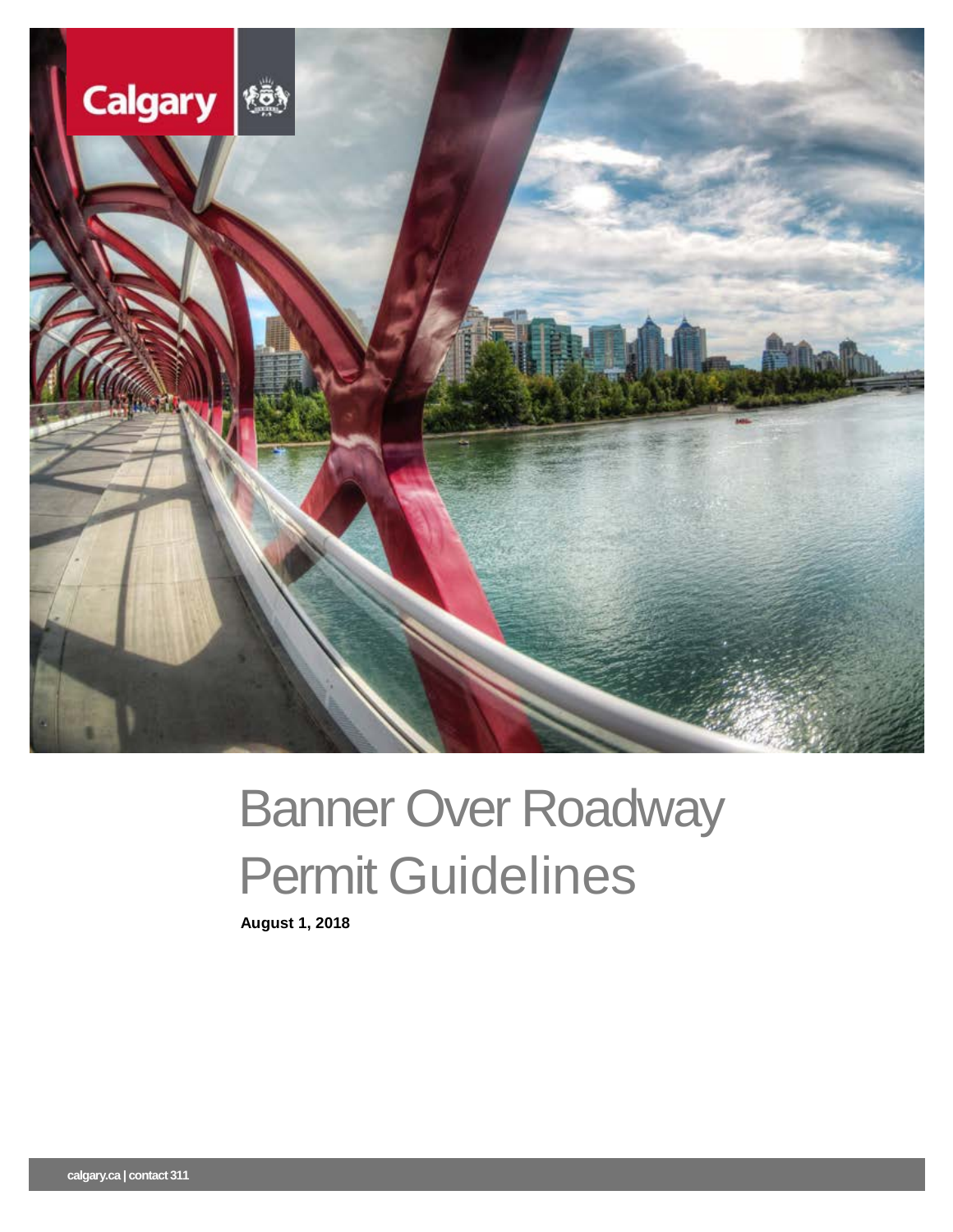### Table of Contents

| <b>1.0 Introduction</b>                     | $\boldsymbol{3}$ |
|---------------------------------------------|------------------|
| <b>2.0 Application procedure</b>            | 3                |
| <b>3.0 Banner Over Roadway Permit Fees</b>  | 3                |
| <b>4.0 Banner Design Requirements</b>       | 4                |
| <b>5.0 Banner Installation Requirements</b> | 5                |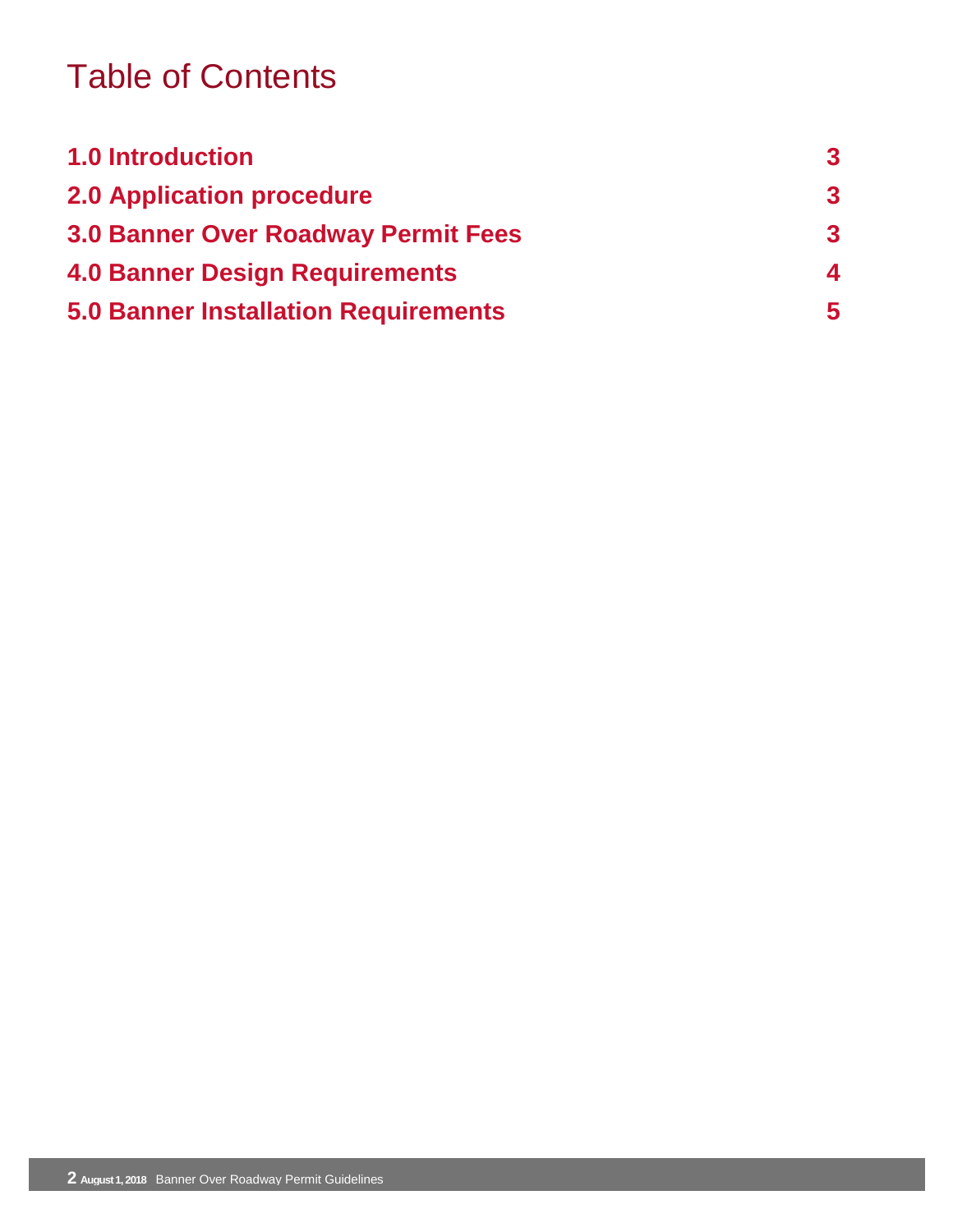## **1.0 Introduction**

Permits are required to install promotional banners on City owned overpasses. The City will only grant permits for banners promoting non-profit, charitable or public events. All banners on City owned overpasses or street light poles must follow the **For [Temporary Signs Bylaw 29M97.](http://www.calgary.ca/CA/city-clerks/Documents/Legislative-services/Bylaws/29M97-TemporarySigns-on-Highways.pdf)** 

A banner can be displayed for up to two weeks. All banner permits are issued from Sunday to Saturday in two week increments. Banners must be removed by 5 p.m. on the last Saturday of the permit.

### **2.0 Application procedure**

Applications must be submitted a maximum of four months to a minimum of four weeks prior to the desired installation date.

The application must include:

- A certificate of insurance with \$ 2 million in liability insurance and a 30 day cancellation clause, naming the City of Calgary as additional insured for the period that the banners will be displayed.
- A current Government of Alberta Corporation non-profit search document (available from a corporate registry).
- A scaled detailed pdf drawing conforming to the banner design requirements.

Incomplete applications will be declined.

**How to apply:** Apply through [Roads ePermits](https://epermits.calgary.ca/Public/Login.aspx?ReturnUrl=/) using your [City of Calgary myID.](https://myid.calgary.ca/idm/Citizen_Registration.aspx) If you need help or additional explanation when using the ePermits website, please see the ePermits frequently asked [questions.](http://www.calgary.ca/Transportation/Roads/Pages/Traffic/Permits/ePermits-FAQs.aspx)

**Multiple applications:** Multiple applications within a calendar year are based on availability and at the discretion of the Traffic Engineer. Each application must not be closer than three months apart.

### **3.0 Banner Over Roadway Permit Fees**

A non-refundable \$35 + GST fee for each confirmed banner location (maximum of 8 locations per application).

**Note:** Ensure you make payment once you receive your ePay notification. If payment is not received, banner locations are automatically released and a new permit application must be submitted.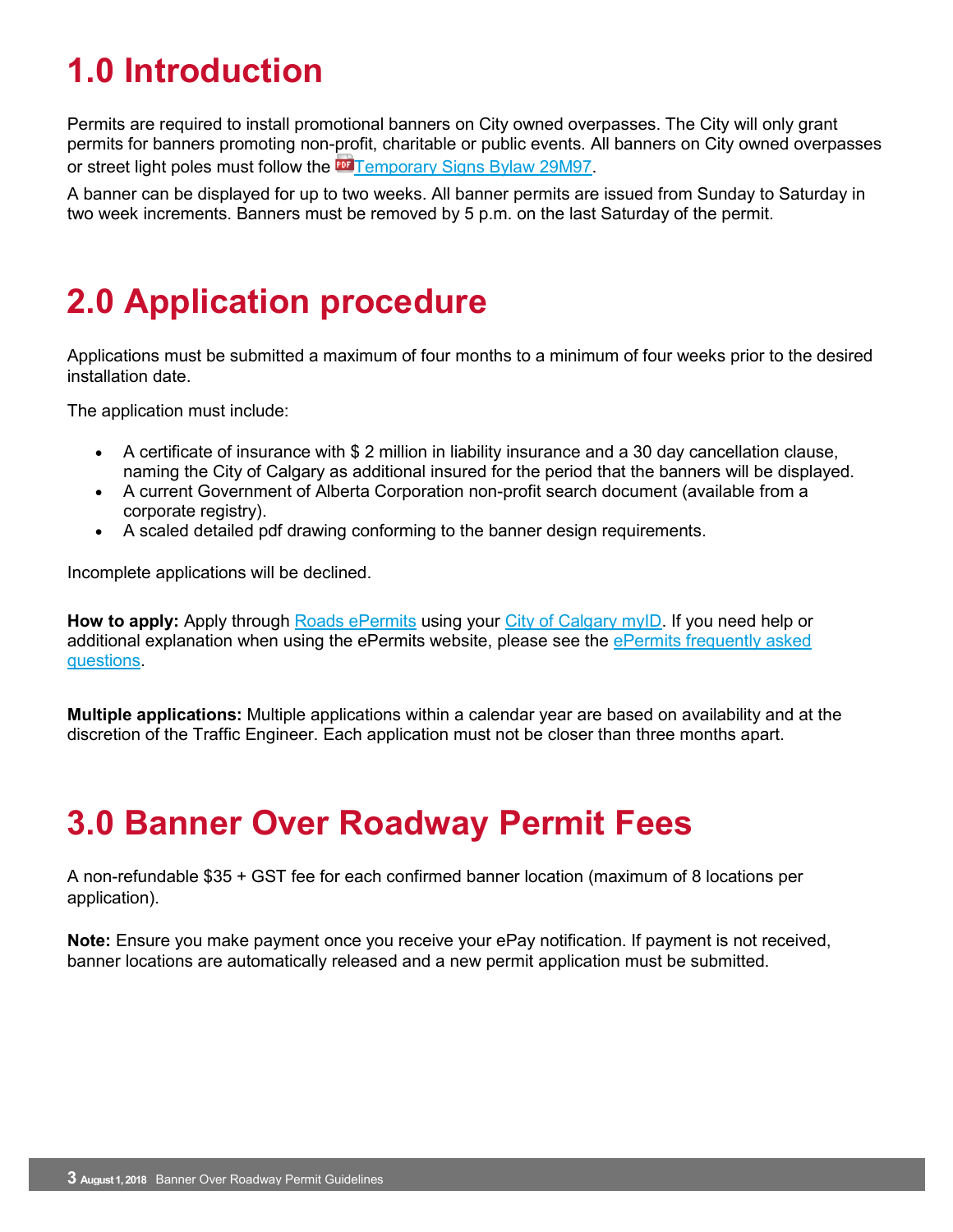### **4.0 Banner Design Requirements**

All banner permit applications must contain a scaled detailed design pdf drawing showing the exact dimensions, artwork, material and fastening method to be used, and wording complete with font size.

### Design Requirements:

Banners are hung over high-speed roadways. This must be taken into consideration with banner design and layout.

- 1. The permit number must be placed on the lower right hand side of the back of each banner.
- 2. Banners must be constructed of a recognized banner material that is utilized in the sign industry.
- 3. Grommets must be at a minimum of 60 cm / 24 inch increments for steel cable. installation and 30 cm / 12 inch increments for cable ties / wrap installation.
- 4. The banner edge must be hemmed.
- 5. Wind slits or perforations are required in all banners to reduce wind loading.
- 6. Background must be in high contrast of the font with minimal design.
- 7. The font should be bold and of a type utilized in the sign industry, shadowing or other enhancement of the font is not permitted.
- 8. Decorative or Script type fonts are not recommended.
- 9. The use of photo images in banner design is not recommended.

#### **Banner size specifications:**

- Maximum banner height of 1 m
- Maximum banner length of 10 m, minimum banner length of 6 m
- A maximum of 15% of the front of the banner may be used by a third party sponsor.
- Minimum font size: 12" for main message and 8" for website and phone number.

| Maximum banner length: 10 m                                                                                                  |                                           |                                                |                                           |                                                |
|------------------------------------------------------------------------------------------------------------------------------|-------------------------------------------|------------------------------------------------|-------------------------------------------|------------------------------------------------|
| Font size for main message: minimum 30.48 cm (12")<br>Font size for telephone and website information: minimum 20.32 cm (8") |                                           |                                                | Third Party<br>Sponsor:<br>maximum<br>15% | Maximum<br>banner<br>height:<br>1 <sub>m</sub> |
| Minimum banner length: 6 m                                                                                                   |                                           |                                                |                                           |                                                |
| Font size for main message: minimum 30.48 cm (12")<br>Font size for telephone and website information: minimum 20.32 cm (8") | Third Party<br>Sponsor:<br>maximum<br>15% | Maximum<br>banner<br>height:<br>1 <sub>m</sub> |                                           |                                                |